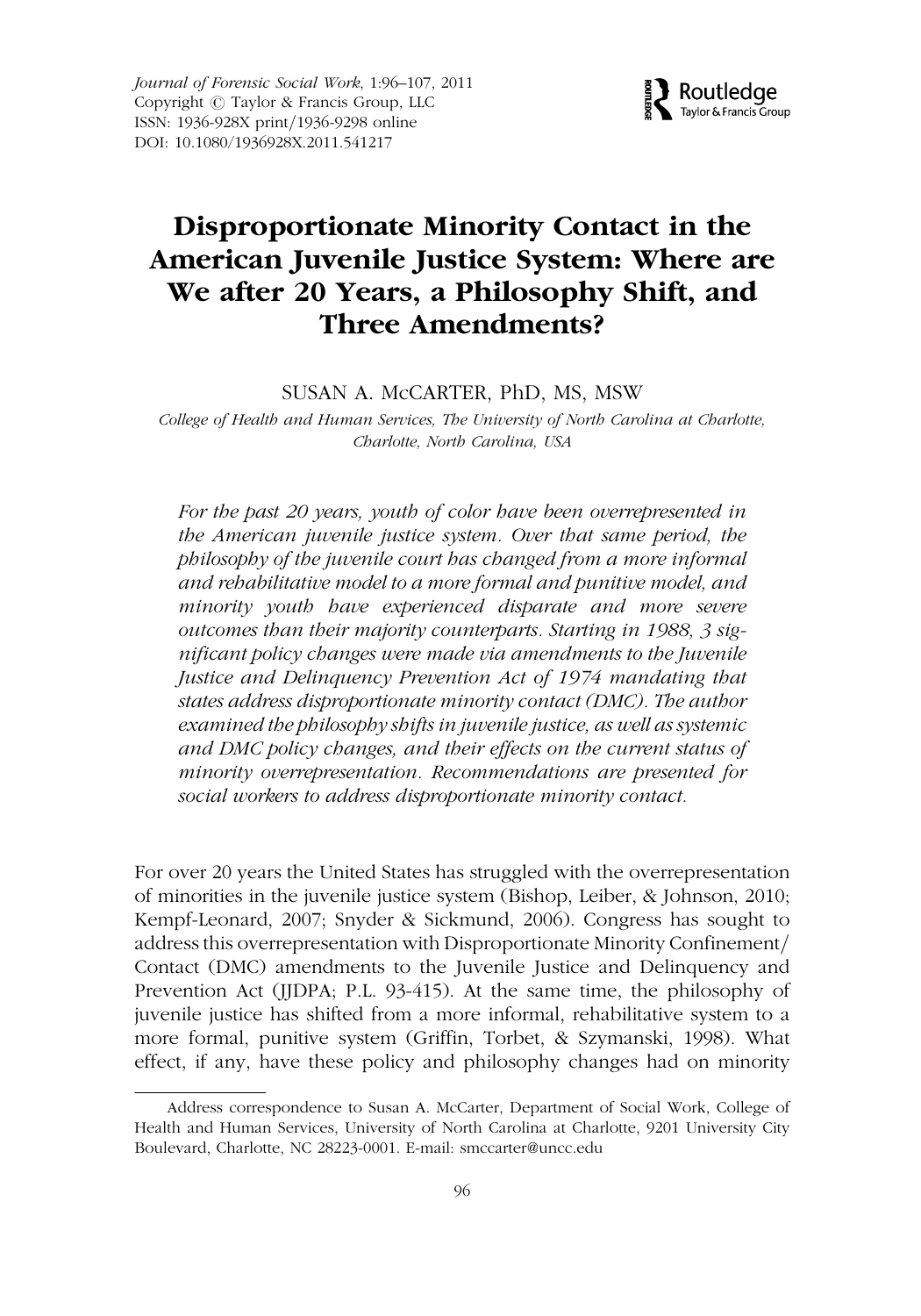disparity in juvenile justice? This article describes these shifts, efforts to address disproportionate minority contact within the juvenile justice system, and continuing challenges for practitioners and policymakers.

#### PHILOSOPHICAL SHIFTS IN AMERICAN JUVENILE JUSTICE

Industrialization of the United States led to a concentration of individuals in metropolitan settings where crimes, including those committed by youths, burgeoned. It was during this period that social reform began to take shape and to focus on juvenile delinquency (Platt, 1969; Roberts & Brownell, 1999).

#### The Early, More Informal, and Rehabilitative Philosophy

In the 19th century, separate facilities for children who had been convicted of crimes, called *training schools* or *houses of refuge*, were deemed necessary for two reasons: to keep children from becoming corrupted by adult inmates and to ensure that they were not punished but were instead rehabilitated. Soon, however, these houses of refuge were unable to hold all youth offenders and unable, as well, to deter future delinquency and, by late in the 19th century, many houses of refuge were plagued with riots, fires, and mass violence (Mennel, 1972).

As a result, progressive reformers founded the first juvenile court in Cook County, Illinois, in 1899. Like the houses of refuge, this court was created to reform young people rather than to punish them. The first juvenile court also used the principle of parens patriae or the state serving as parent when parents were unable to fulfill that role or when the child proved too disobedient (Yablonsky & Haskell, 1988).

During this era, courts minimized the importance of rules of procedure and evidence and instead weighed the child's individual needs, before establishing parens patriae for intervention into the child's life with a courtdecided, appropriate treatment (Faust & Brantingham, 1974; Platt, 1969). In 1921, Judge Waite of the Minneapolis Juvenile Court said that,

The best elements of socialized justice—relaxed, scientifically informed and humane decision making, could be combined with the best elements from the traditional legal process—rigorous fact-finding based on time-proven rules, conducted in such fashion that justice would be served to perfect the juvenile court as a socio-legal institution (p. 339).

By the 1950s, a constitutionalist argument emerged, contending that the social welfare juvenile court was supplanting children's legal rights with potential benefits of only questionable value. The concern was that the informal guidelines and judicial discretion of the juvenile court were contributing to the incarceration of youth without due process. The constitutionalists thus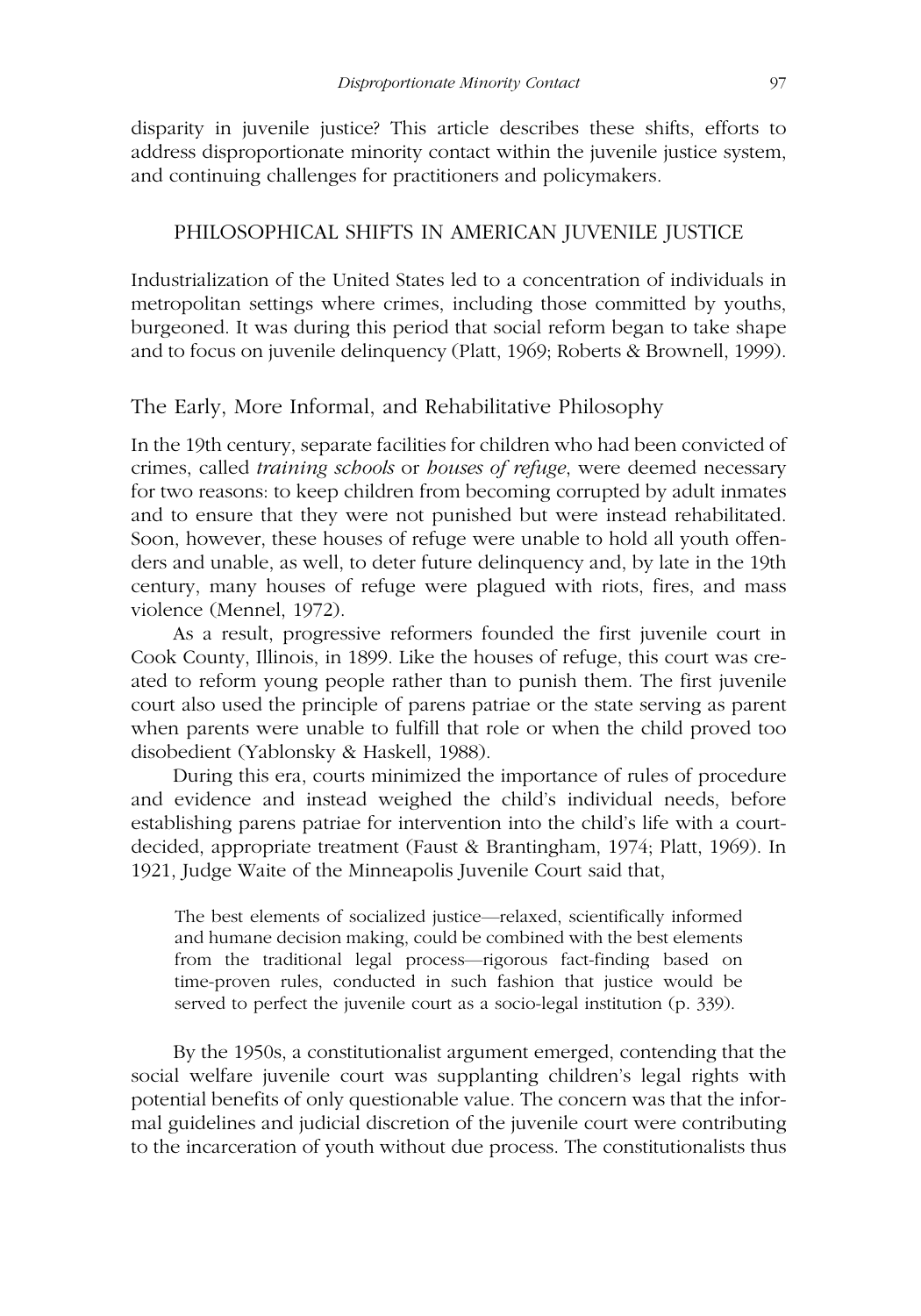began using the courtroom to argue the constitutionality of juvenile justice under the 14th Amendment. In the Kent v. United States decision filed in 1966, Justice Abe Fortas stated, ''There is evidence, in fact, that there may be grounds for concern that the child receives the worst of both worlds: that he gets neither the protections accorded to adults nor the solicitous care and regenerative treatment postulated for children'' (383 U.S. 541).

### A More Formal and Punitive Philosophy

The philosophy of the juvenile court then began to shift from individualized, informal processes to more standardized formal processes. When a young person commits some type of wrongdoing, community members, school officials, and law enforcement officers have several informal options: ignore the behavior, warn the youth, contact his/her parents, make a referral to a service-providing agency, or divert the youth into a justice program without formal adjudication. Early in the history of juvenile justice, more formal options were not yet available. Formal options include issuing a citation/petition with a formal charge and then releasing the youth into his/her parents' custody or detaining the youth in a juvenile detention facility. The more serious the offense, the less likely informal options will be used.

Following an increase in juvenile homicides and violent crimes from the mid-1980s to the mid-1990s, a few high-profile and well-publicized violent juvenile offenses, and the resulting public outcry; the concept of rehabilitating youthful offenders gave way to punishing them. In their 1996 book, Body Count: Moral Poverty ... and How to Win American's War Against Crime and Drugs, Bennett, DiIulio, and Walters noted that because of the ''moral poverty'' of youth and their parents, America is now faced with juvenile ''super-predators.'' Juvenile justice scholar Barry Feld (1999) described the change in philosophy by stating,

In the mid-to-late 1980's, serious youth crime and, especially, gun violence and homicide escalated at unprecedented rates among young urban black males. Analysts attribute the unique age- and race-specific crime pattern to the confluence of broader structural changes including the deindustrialization of cities, the racial concentration of poverty and single-parent households, and the inner-city crack cocaine epidemic. In turn, media depictions of gang and gun violence by minorities—''if it bleeds, it leads''—fanned public fears and provided political impetus to ''criminalize'' more youths and punish them as criminals and to adopt more-punitive juvenile justice policies. In the span of half a decade, nearly every state amended its waiver laws in response to the real or perceived escalation of urban minority youth violence. These statutory modifications shifted juvenile courts' foci from treatment to punishment, from offender to offense, and fostered convergence between the jurisprudence of the juvenile and criminal justice systems. (p. 241–242)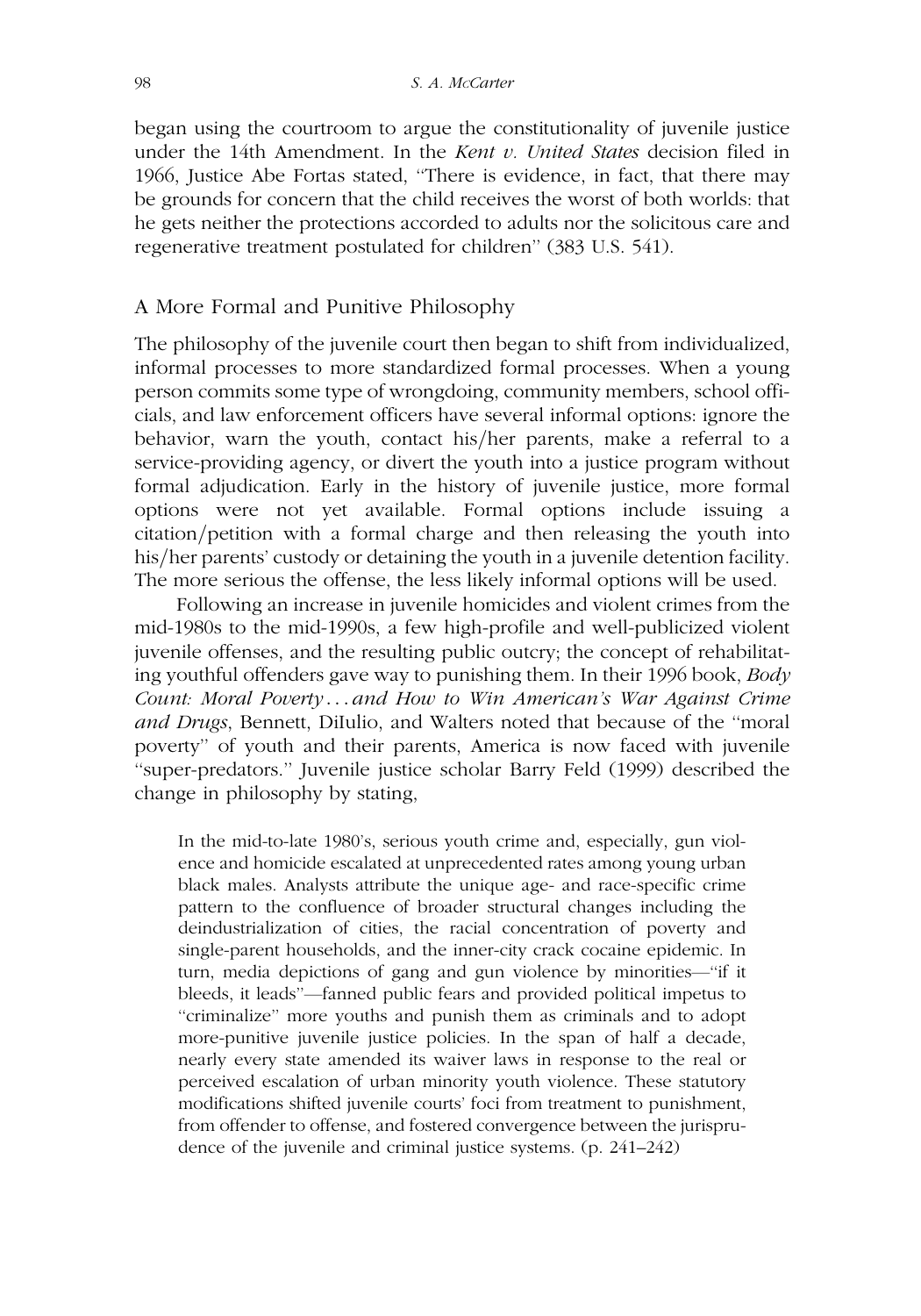By the end of the 20th century, close to 20 states had shifted the focus of their juvenile courts from rehabilitation to punishment and offender accountability (Griffin et al., 1998).

# SYSTEMIC AND POLICY CHANGES IN REGARD TO DISPROPORTIONATE MINORITY CONTACT

As these philosophical shifts were happening to American youthful offenders, policy reactions and changes to the juvenile justice system occurred as well. Justice policy was formulated, analyzed, and amended and this affected the system, as well as the youth within the system.

## The Juvenile Justice and Delinquency Prevention Act of 1974

In 1974, the federal government enacted the Juvenile Justice and Delinquency Prevention Act (JJDPA), which stipulated that in order for states to receive federal juvenile justice funding, they would have to meet three mandates: (a) discontinue holding juvenile status offenders<sup>1</sup> in secure detention or confinement; (b) create separate confinement facilities for youth, in order to protect juveniles and guard them from further corruption by adult offenders; and (c) in situations where children must be placed in an adult facility, state placements must maintain sight and sound separation such that the youthful offenders could not be held next to adult cells, share dining rooms, or any other common spaces (P.L. 93-415).

## Disproportionality in the Juvenile Justice System

At this time, the JJDPA was new and although demographic data were collected, little attention was yet paid to minority overrepresentation. The race/ethnicity data collected by the Office of Juvenile Justice and Delinquency Prevention (OJJDP) defined minorities as African Americans, American Indians, Asians, Pacific Islanders, and Hispanics (OJJDP Regulations 28 CFR Part 31).

In 1983, minorities comprised 32% of the juvenile population in the United States but 53% of youth in secure detention and 56% in juvenile correctional centers (Sickmund, Snyder, & Poe-Yamagata, 1997; Snyder & Sickmund, 1999). Ira Schwartz, testifying in March of 1987 before the House subcommittee on Human Resources, stated that,

Minority youth now comprise more than half of all the juveniles incarcerated in public detention and correctional facilities in the United States and despite widely held perceptions to the contrary there is recent research showing that minority youth do not account for a substantially disproportionate amount of serious crime. However, minority youth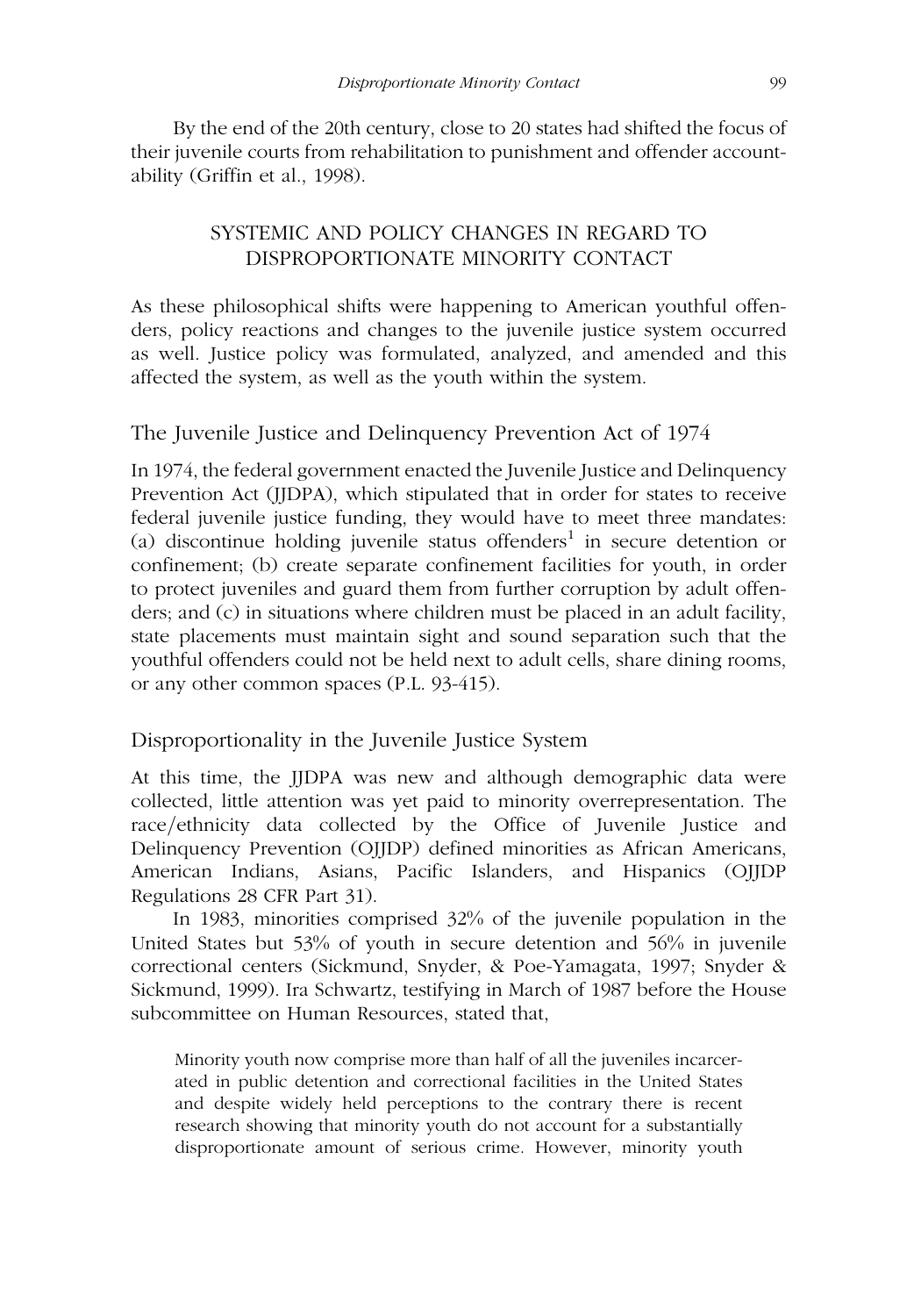stand a much greater chance of being arrested than white youth, and once arrested, appear to be at a great risk of being charged with more serious offenses than whites who are involved in comparable levels of delinquency (Schwartz, 1989, p. 5).

#### The First Two JJDPA Amendments

The United States Congress responded to Schwartz's testimony and the issue of minority overrepresentation by amending the JJDP Act of 1974 to address minority overrepresentation in the juvenile justice system. Overrepresentation means that the percentage of minority youth in the juvenile justice system exceeds the percentage of minority youth in the general population. Over 20 years ago, in 1988, a fourth mandate was added to the JJDPA requiring states to assess and address the disproportionate number of minorities in juvenile secure confinement. This amendment states that,

In accordance with regulations which the Administrator shall prescribe, [the state plan] shall ...address efforts to reduce the proportion of juveniles detained or confined in secure detention facilities, secure correctional facilities, jails, and lock ups who are members of minority groups if such proportion exceeds the proportion such groups represent in the general population (Juvenile Justice and Delinquency Prevention Act of 1974, as amended [P.L. 93-415, Section 223 [a] [23]).

In 1991, minorities still comprised 32% of the total juvenile population, yet they now made up 65% of the juveniles in secure detention and 69% of those in juvenile correctional centers (Sickmund, Snyder, & Poe-Yamagata, 1997; Snyder & Sickmund, 1999). And according to the OJJDP, states' evaluations of minority overrepresentation revealed higher rates of the probability of minority incarceration than majority incarceration in every state studied (Roscoe & Morton, 1994). Disproportionate Minority Confinement Fact Sheet #11 reported that in one particular state, for Caucasian males the estimate was that 1 in 64 would be taken into juvenile justice custody before his 18th birthday, compared to 1 in 13 African American males (Roscoe & Morton, 1994).

Congress further amended the JJDPA in 1992. This second amendment added a financial penalty for states. It elevated the mandate to address and reduce disproportionate minority confinement (DMC) to a core requirement of the JJDPA, meaning that 25% of each state's Formula Grant allocation could be withheld from states found not to be in compliance (P.L. 102-586).

## The Third Amendment

The percentage of minorities in the U.S. population aged 10–17 rose to 34% in 1997, and youth of color continued to be overrepresented in the juvenile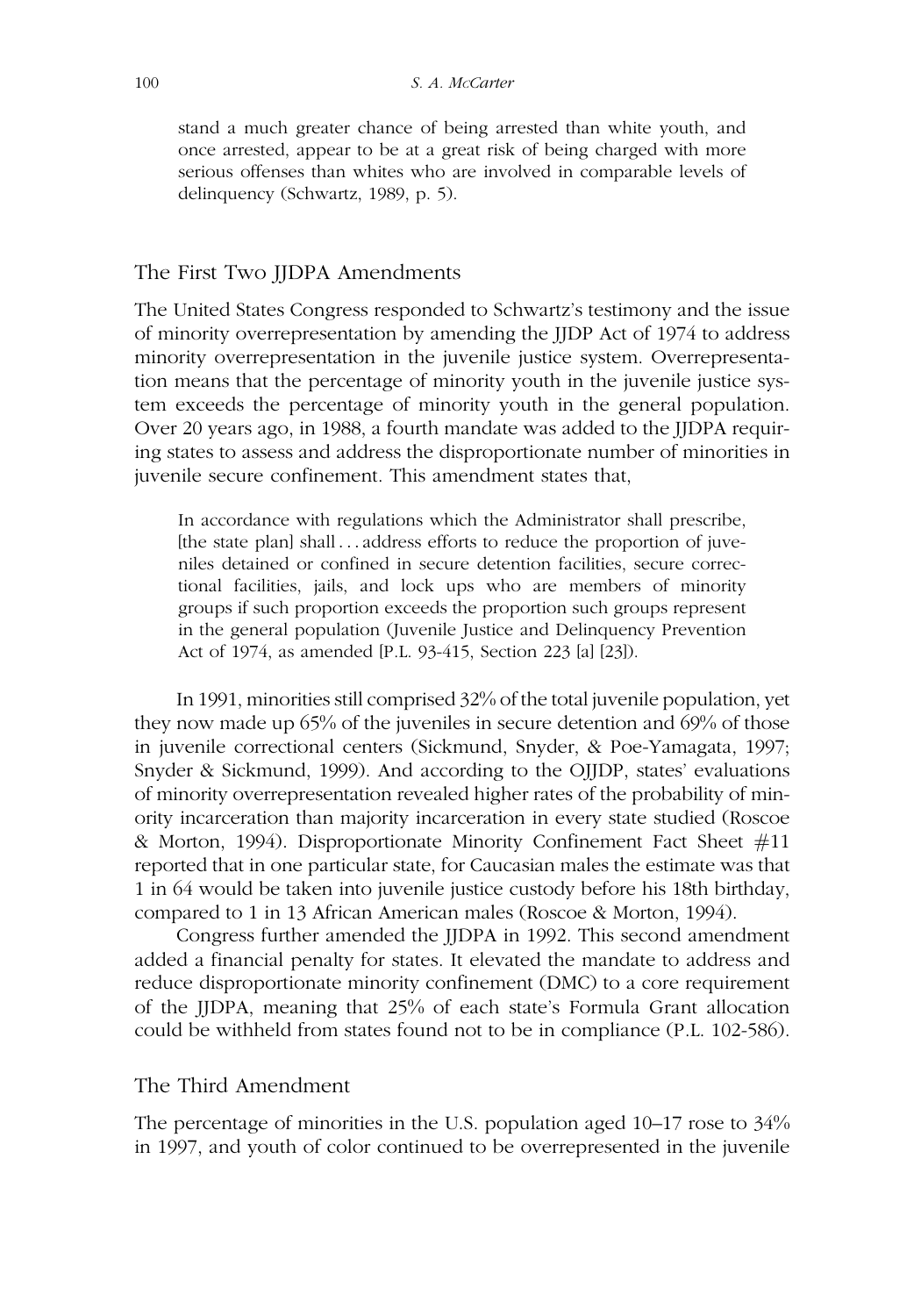justice system. Minorities made up 62% of the youth in secure detention and 67% of the youth in juvenile correctional centers (Snyder & Sickmund, 1999). As a result, in 2002, the JJDPA was amended for a third time. The 2002 amendment changes the DMC language from disproportionate minority confinement to disproportionate contact (DMC hereafter will refer to disproportionate minority contact). This change acknowledged minority overrepresentation in stages prior to incarceration and recognized that systemic influences might also need to be examined in order to reduce disproportionality in the system.

As outlined by the OJJDP, for states to comply with the requirement to address DMC, they must participate in five sustained efforts: (a) identify the extent to which DMC exists, (b) assess the reasons for DMC if it exists, (c) develop an intervention plan to address these identified reasons, (e) evaluate the effectiveness of strategies to address DMC, and (f) monitor DMC trends over time (Pope, Lovell, & Hsia, 2002).

# THE CURRENT STATUS OF DISPROPORTIONATE MINORITY CONTACT (DMC) INITIATIVES

In the years since Ronald Reagan, the U.S.'s judicial branch of government has experienced a philosophy shift in juvenile justice, from a rehabilitative model to a punitive model. As this shift has occurred, minority overrepresentation has been exacerbated. The legislative branch of government has responded by identifying the problem of disproportionate minority contact in the juvenile justice system and amending the JJDPA in order to reduce the disparity. Yet, after two decades and changes in juvenile justice philosophy as well as changes in DMC legislation, the proportion of minority youth who come into contact with the juvenile justice system still exceeds the proportion of minority youth in the general population.

#### Continued Overrepresentation of Minorities

According to the 2006 Juvenile Offenders and Victims National Report, the ''overall percent of cases detained for blacks was 1.4 times that for whites and 1.2 times that for other races. The greatest disparity between blacks and whites or other races was in the likelihood of detention in drug cases the proportion for blacks was more than 2 times that for whites and nearly 2 times that for youth of other races'' (Snyder & Sickmund, 2006, p. 169).

Michael Leiber (2002) analyzed state and federal efforts to address DMC, and because few states had reached the evaluation phase and even fewer had reached the monitoring phase, he examined states in the identification and assessment phases, using data collected from the late 1980s through 1996. Leiber found that in 2001, minority youth were overrepresented in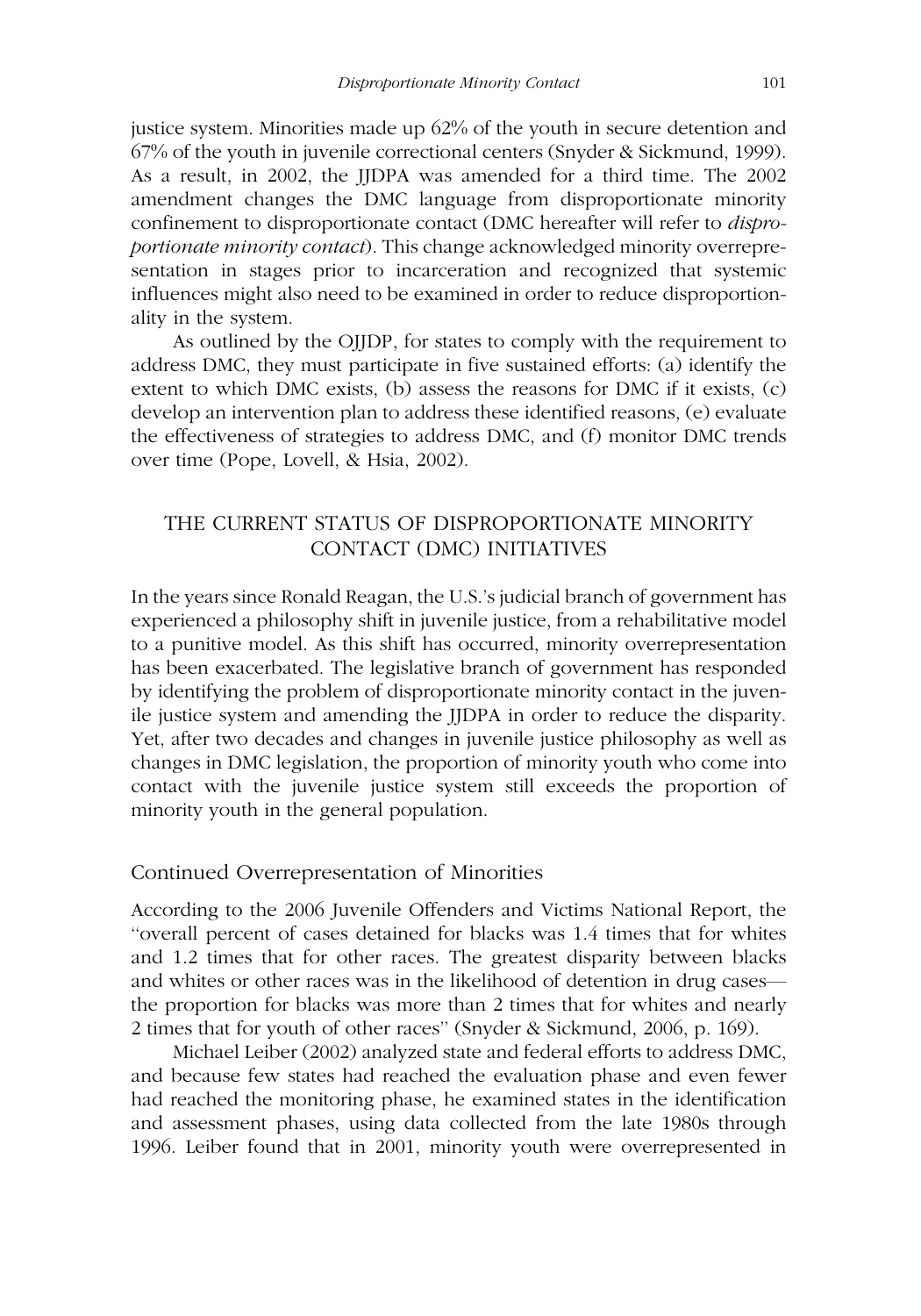every state reviewed and at all decision points: ''In fact, minorities were on average greater than 2 to 2.5 times their percentage of the at-risk youth population (i.e., secure detention, 2.63; secure corrections, 2.64; adult jails, 2.01; adult lockups, 2.16; transfers to adult court, 2.55; and probation, 2.03). The only exception was for arrests, but minority youth were still on average overrepresented (1.38)'' (Leiber, 2002, p. 10).

Despite the lack of standardization in data collection and analysis, 32 of the states/jurisdictions studied reported that race/ethnicity effects existed independent of criminal record/offense/involvement, whereas 12 states attributed DMC solely to legal factors (i.e., severity of the crime or number of prior misdemeanors; Leiber, 2002).

A mixed-method study of 2,233 African American and Caucasian males in Virginia used severity of the crime, number of prior misdemeanors, family structure, geotype (urban, suburban, or rural locale), grade repeated, income level, and race in a logistic regression model with incarceration as the dependent variable. Race was the strongest predictor of the likelihood of incarceration, followed by having repeated a grade in school, the number of prior misdemeanors, and finally, the severity of the crime (McCarter, 2009). These findings were triangulated by qualitative data from interviews with youth and families and representatives from the juvenile justice system.

Similarly, an Ohio study found that race affected detention decisions and then detention status affected decisions to incarcerate youth (Dunn, Cernkovich, Perry, & Wicks, 1993). Race also had indirect effects in Michigan, where race was correlated with family status and then family status was correlated with detention (Bynum, Wordes, & Corley, 1993). These studies contribute to the notion of a cumulative effect of race beyond risk and protective factors on juvenile justice processing and sanctions.

Efforts to reduce DMC are still hampered by most states' inability to consistently and comprehensively collect and analyze the data generated throughout their juvenile justice systems. In Illinois, confinement data are kept in the 16 counties that operate secure detention centers and the one state agency that runs the juvenile correctional center. Adjudication and probation data, however, are kept in 101 separate county court systems, and arrest level data are kept in thousands of local police jurisdictions (FACJJ, 2006).

The Federal Advisory Committee on Juvenile Justice's 2006 Annual Report (2006) cited these challenges to the DMC initiative:

- . Factors contributing to DMC have still not been identified in a number of states. Several states have not been able to conduct adequate research on DMC, due in part to the conceptual understanding, data collection, and analysis skills necessary.
- . Incomplete and inconsistent data systems hinder DMC efforts. The information collection systems in many states are not standardized across the state and/or do not interface easily.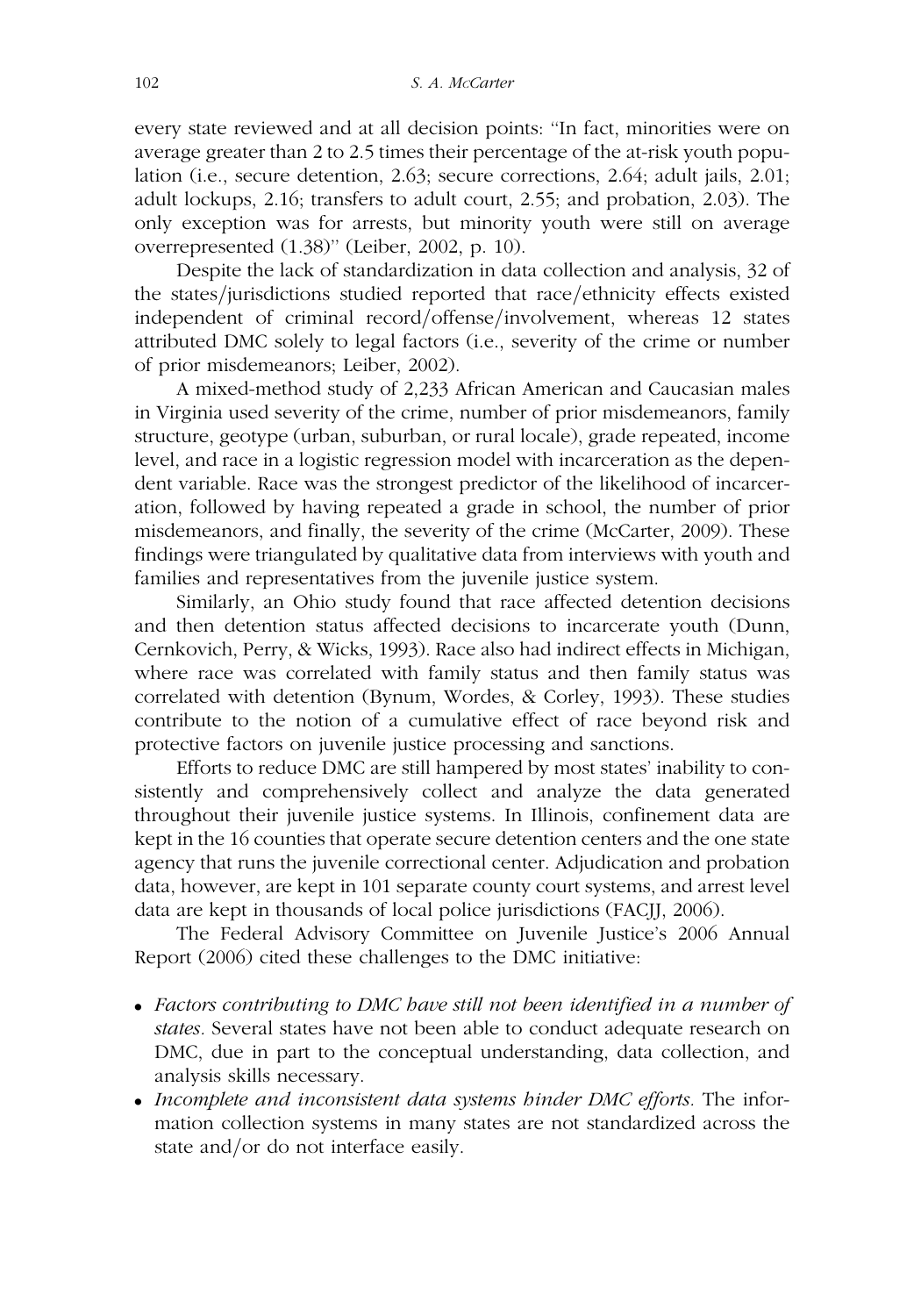- . Evaluation of DMC efforts and monitoring of DMC trends must be ongoing. Without sustained and targeted DMC resources, states are unable to continue to collect and analyze these data in order to establish trend data.
- . Reducing DMC requires not only programmatic components, but also entire system change. Resources are often allocated to prevention and intervention programs for minority families, but change is also needed in the juvenile justice system itself.
- . Mechanisms to assess and respond to DMC issues need to be institutionalized. Until work on DMC is institutionalized as part of the juvenile justice system, reacting to legislative amendments and the philosophy shifts of the courts will not reduce disproportionate minority confinement (p. 12).

Youth of color come into contact with the U.S. juvenile justice system at a disproportionate level compared to Caucasian youth, and states are experiencing varying rates of failure and success in reducing minority overrepresentation. Efforts are needed to learn from the handful of success stories and to incorporate their methods in more states, locales, and agencies. Washington State provides one such example.

## Washington State: Where the DMC Initiative Has Been Successful

Following the JJDP Act's DMC initiatives, in 1988, Washington State's Governor's Juvenile Justice Advisory Committee (GJJAC) began to catalog demographics and characteristics of youth who came into contact with their juvenile justice system (Hsia, Bridges, & McHale, 2004). The state of Washington is one of only three states that have attempted to collect and analyze DMC data annually. Over the past 15 years, Washington has conducted research on DMC, engaged the public in this process, enacted legislation to ensure policy and procedure changes, and developed programmatic and administrative initiatives at state and county levels. Washington data suggest that the state's comprehensive efforts to address DMC have been reduced disproportionally at most stages of the juvenile justice system (Hsia et al., 2004).

As with every state participating in the Formula Grants funding process, in the 1980s Washington's minority youth were also more likely than Whites to be referred, detained, prosecuted, adjudicated, and confined in the juvenile correctional system (Hsia et al., 2004). In 1993, the Washington legislature passed a bill (HB 1966) requiring the Department of Social and Health Services to collect data and study the level of DMC in juvenile courts and correctional centers (Hsia et. al, 2004). A subsequent study found that probation officers regularly portrayed Black youth differently from White youth in written court reports. Often the officers attributed the delinquency of Black youth to their attitudes or personality traits, whereas they attributed the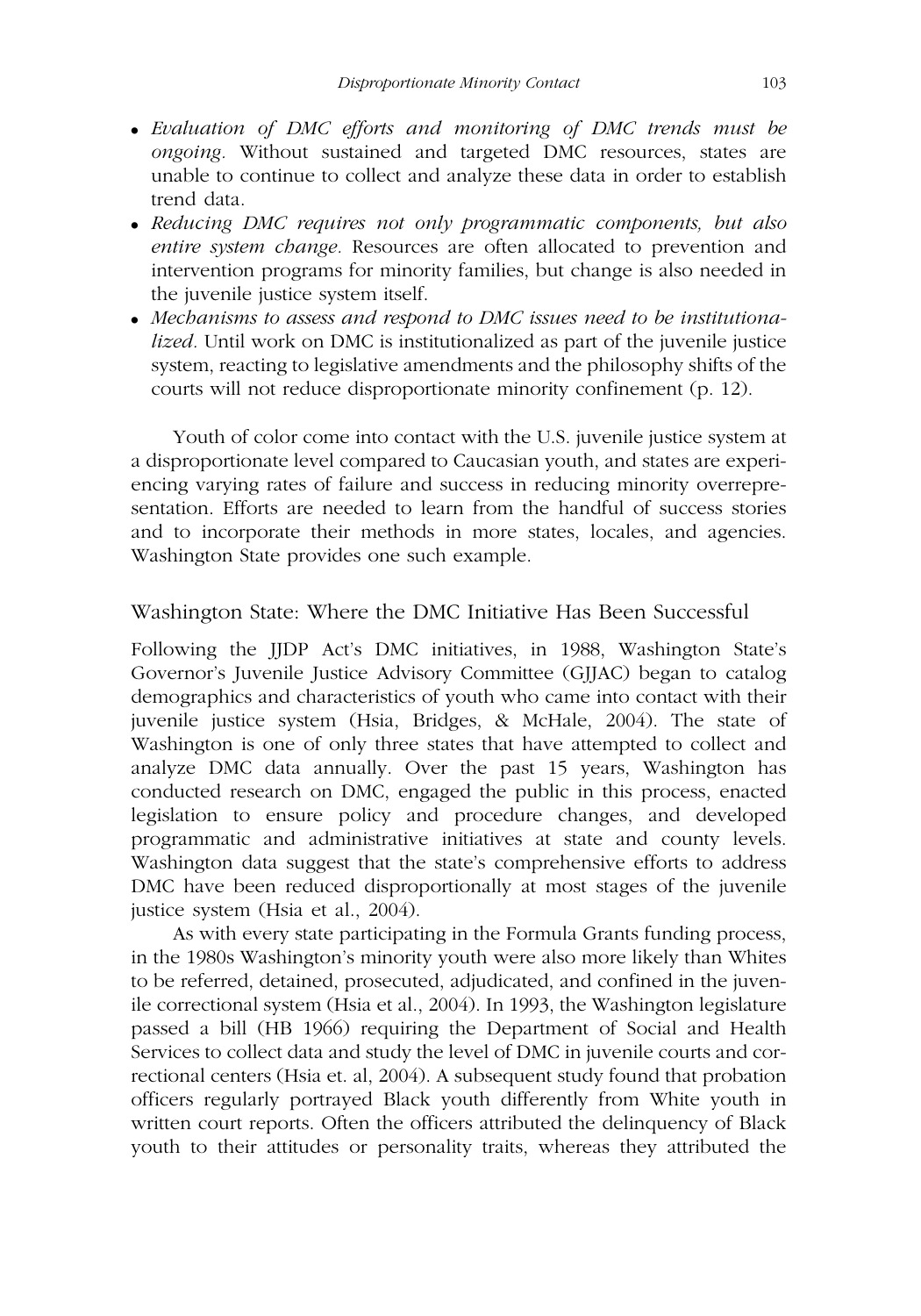delinquency of White youth to factors in their social environment such as dysfunctional families and negative peer influences (Bridges & Steen, 1998). Publication of this study ''triggered extensive debate about DMC in Washington state, including a firestorm of publicity about racial disparities in the juvenile courts'' (Hsia et al., 2004, p. 21).

In response to the data, the public debate, and the studies' recommendations, the Washington legislature enacted four laws aimed at reducing disparities in Washington's juvenile justice system (ESHB 1966, HB 2319, HB 2392, and ESHB 3900; Hsia et al., 2004). Mandated by these laws, the state implemented programs and policies to reduce DMC by enhancing cultural competence, evaluating DMC and formulating intervention strategies at the local level, using standardized risk assessments, and sustaining state support for local DMC efforts (Hsia et al., 2004).

Washington's success in reducing DMC was achieved through the combined efforts of University of Washington researchers by contributing empirical evidence on the degree and point of contact of DMC; the Governor's Juvenile Justice Advisory Committee by providing leadership, funding, technical assistance, and support; the Washington State legislature by establishing standards for decision-making at the various stages as well as mandating state agencies to monitor and report on DMC; and the court and justice personnel by completing the training, monitoring, reporting, and advocating for youth.

#### RECOMMENDATIONS FOR SOCIAL WORK

Over 20 years and three DMC amendments have passed since minority overrepresentation was identified as a problem in the juvenile justice system anited States. Meanwhile, the philosophy shifts away from an informal system to a more formal system and from rehabilitation to punishment have disproportionately affected youth of color. Although a few states have made significant strides in reducing DMC, the vast majority have not. Despite having elected our first African American president, this social justice issue is likely to continue, with African American youth still receiving harsher sanctions than their Caucasian counterparts. What are the recommendations for forensic social work research, policy, and practice? Building upon research to date and the success in Washington State, social workers can reduce disproportionate minority contact by:

- . improving and augmenting the data collected and research,
- . bolstering the leadership and support regarding DMC,
- . formulating and advocating for further legislation to address DMC,
- . facilitating dialogue with justice personnel, and
- . increasing their commitment to this vulnerable population.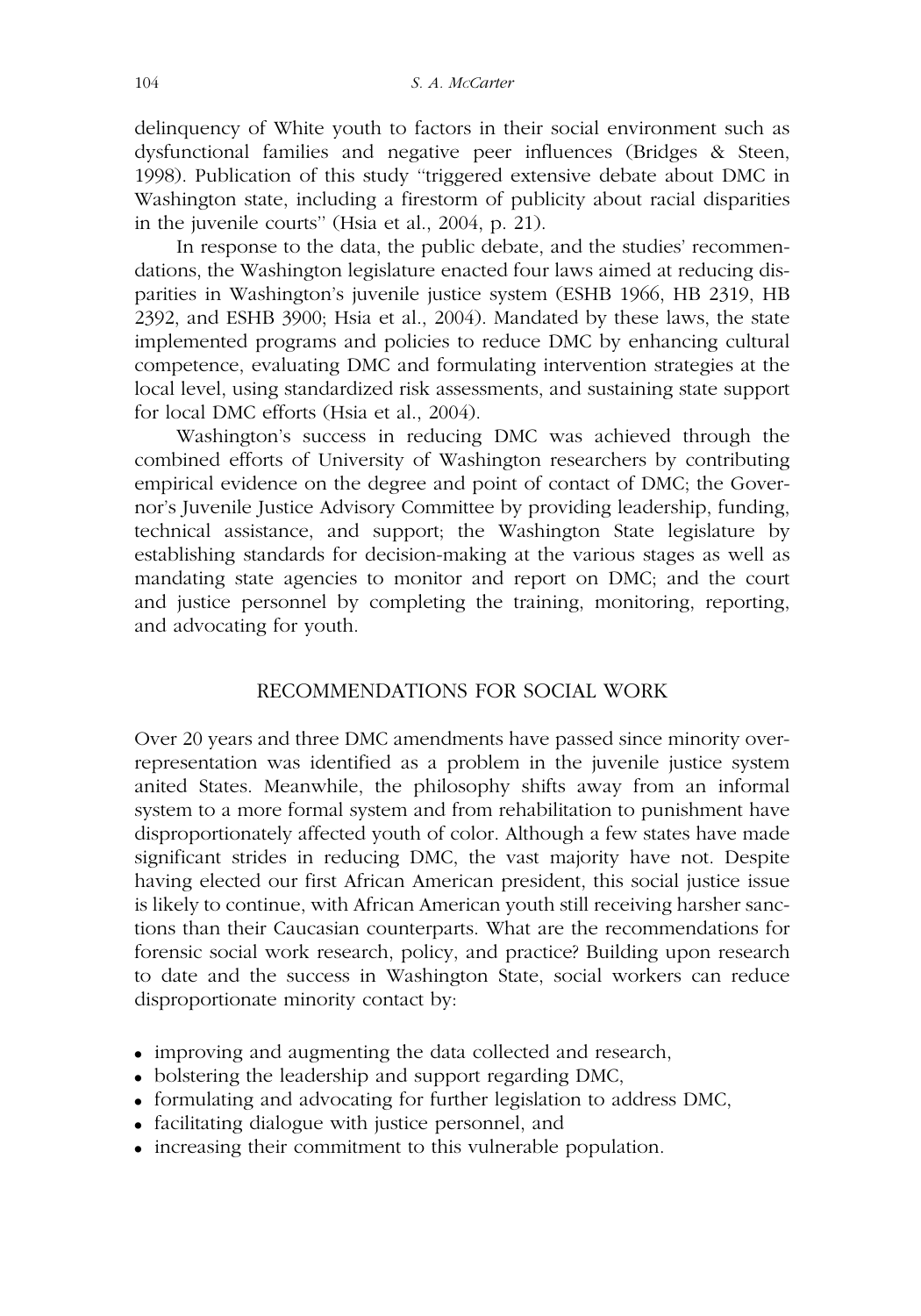Policymakers and practitioners need more empirical evidence upon which to base decisions and interventions (Cabaniss et al., 2007; FACJJ, 2006; Kempf-Leonard, 2007; Leiber, 2002). The DMC initiative has increased the number of studies investigating minority overrepresentation, but the data are still woefully incomplete and inconsistent. Moreover, according to the OJJDP, the research should be updated every three years (Disproportionate Minority Contact Technical Assistance Manual, 2006). Forensic social workers working in corrections may be in the role of providing interventions, but they should also assist in collecting these necessary data.

In America in 2009, race continues to be a sensitive and controversial topic. States, court officials, court service unit personnel, police officers, and so on, are often more willing to examine the effects of race on justice processing when the focus is on the offender, the offender's family, offense, or prior record than when the focus is on potential bias on the part of the processing, system, or justice officials. Social workers are uniquely trained and skilled in facilitating these discussions. With leadership and support on this social issue, states may be able to reduce DMC.

Policy practitioners can advocate for the courts to judge legal factors instead of extralegal factors (like race/ethnicity) so that the number of youth coming into contact with the justice system is proportional to their representation in the general population. The DMC initiative has brought this issue to the justice and policy forefronts and state legislatures need to respond. The Federal Advisory Committee on Juvenile Justice's 2006 Annual Report noted that of the 37 states that responded to their questionnaire, more than half  $(n = 28)$  cited disproportionate minority contact as their top concern (FACJJ, 2006).

There is evidence that the more stakeholders involved in this DMC conversation, the better (FACJJ, 2006). Washington State's dialogue included justice employees, university researchers, state lawmakers, and members of the governor's advisory committee (Hsia et al., 2004). Research in Virginia included juvenile court judges, Commonwealth's attorneys, public defenders, police officers, juveniles, and their families (McCarter, 2009). Social work caseworkers can assist stakeholders in conversations that include race and ensure that the dialog can be meaningful, respectful, and culturally sensitive.

Finally, the continuation of disproportionate minority contact in the American juvenile justice system calls for social work's attention and commitment. The injustice of minority overrepresentation suggests that we should examine not only the social welfare, but also the society that regards minority offenders and minority children with disproportionality. Engaging in forensic social work research, policymaking, advocacy, and practice to reduce DMC is a start. Giving our youth equal opportunities for education, healthcare, and success, however, may lead to a society that builds and values its schools and health care systems more so than its prisons.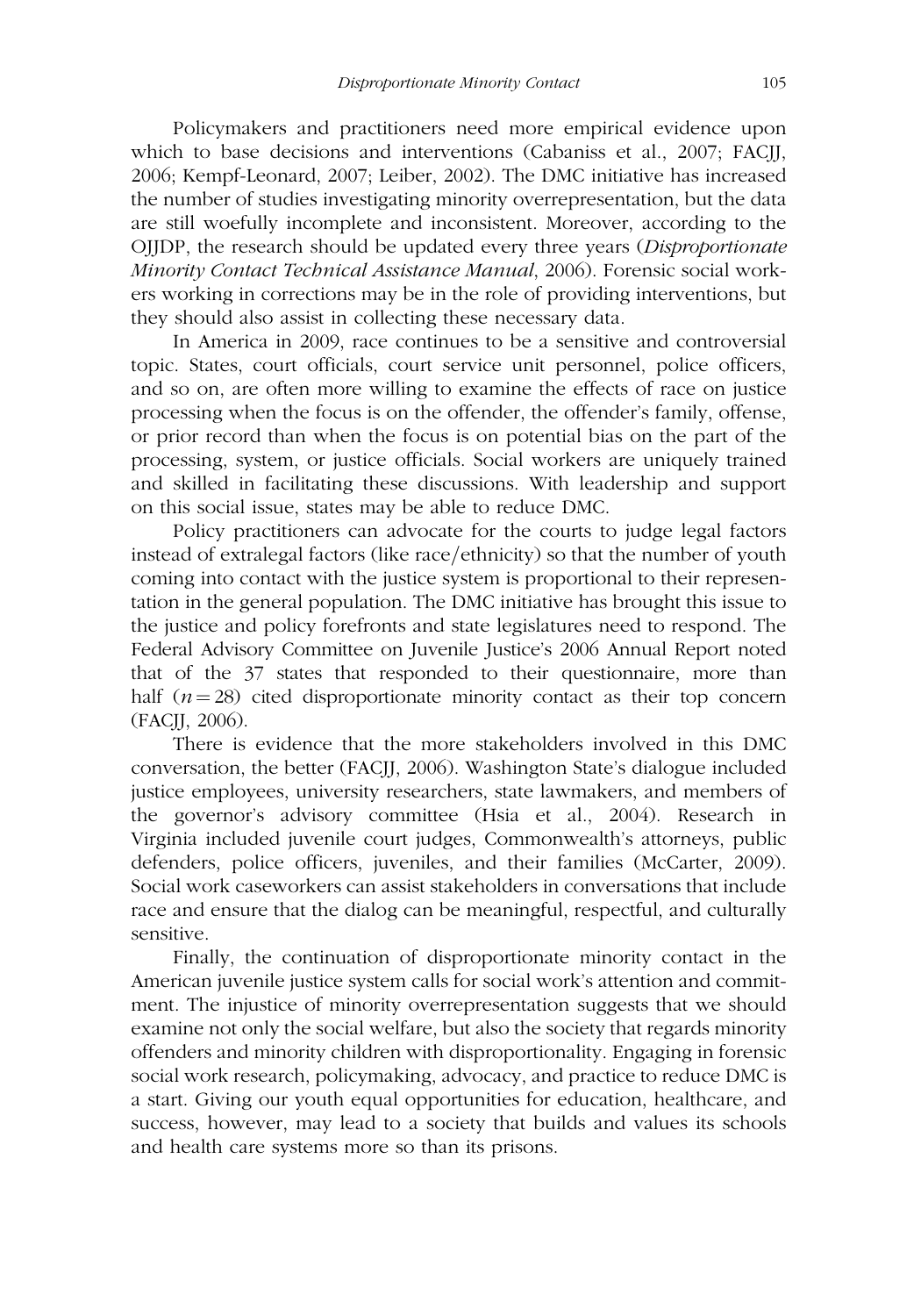#### **NOTE**

1. Status offenses apply only to juveniles and include behaviors such as curfew violations, truancy, possession of tobacco or alcohol, running away from home, and so on.

#### REFERENCES

- Bennett, W. J., DiIulio, J. J., & Walters, J. P. (1996). Body count: Moral poverty ... and how to win America's war against crime and drugs. New York: Simon & Shuster.
- Bishop, D. M., Leiber, M., & Johnson, J. (2010). Contexts of decision making in the juvenile justice system: An organizational approach to understanding minority overrepresentation. Youth Violence and Juvenile Justice, 8, 213–233.
- Bridges, G. S., & Steen, S. (1998). Racial disparities in official assessments of juvenile offenders: Attributional stereotypes as mediating mechanisms. American Sociological Review, 63, 554–571.
- Bynum, T., Wordes, M., & Corley, C. (1993). Disproportionate representation in juvenile justice in Michigan. Technical report prepared for the Michigan Committee on Juvenile Justice, Michigan State University, East Lansing.
- Disproportionate Minority Contact Technical Assistance Manual (3rd ed.). (2006, August). Washington, DC: U.S. Department of Justice, Office of Justice Programs, Office of Juvenile Justice and Delinquency Prevention.
- Dunn, C., Cernkovich, S., Perry, R., & Wicks, J. (1993). Race & juvenile justice in Ohio: The overrepresentation and disproportionate minority confinement of African American & Hispanic youth. Columbus, OH: Governor's Office of Criminal Justice.
- Faust, F. L., & Brantingham, P. J. (1974). Juvenile justice philosophy: Readings, cases and comments. St. Paul, MN: West Publishing Company.
- Federal Advisory Committee on Juvenile Justice: Annual Report 2006. (2006, December). Washington, DC: U.S. Department of Justice, Office of Justice Programs, Office of Juvenile Justice and Delinquency Prevention.
- Feld, B. C. (1999). *Bad kids: Race and the transformation of the juvenile court.* Oxford, England: Oxford University Press.
- Griffin, P., Torbet, P., & Szymanski, L. (1998). Trying juveniles as adults in criminal court: An analysis of state transfer provisions. Washington, D.C.: National Institute of Justice.
- Hsia, H., Bridges, G. S., & McHale, R. (2004). Disproportionate minority confinement: 2002 update. Washington, DC: U.S. Department of Justice, Office of Justice Programs, Office of Juvenile Justice and Delinquency Prevention.
- Kempf-Leonard, K. (2007). Minority youths and juvenile justice: Disproportionate minority contact after nearly 20 years of reform efforts. Youth Violence and Juvenile Justice, 5(1), 71–87.
- Kent v. United States, 383 U.S. 541 (1966).
- Leiber, M. J. (2002). Disproportionate minority confinement (DMC) of youth: An analysis of state and federal efforts to address the issue. Crime & Delinquency, 48(1), 3–45.